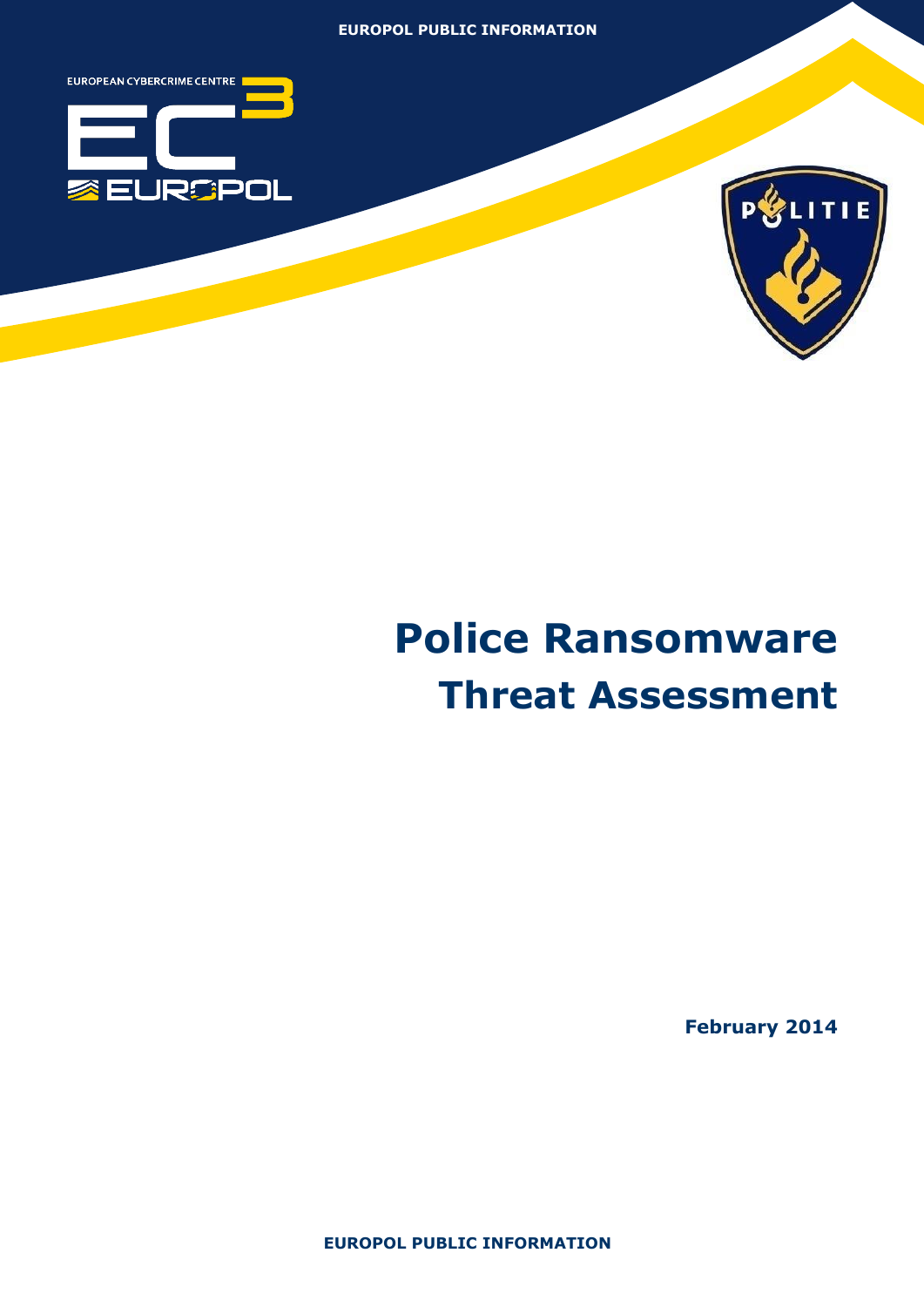## **Table of Contents**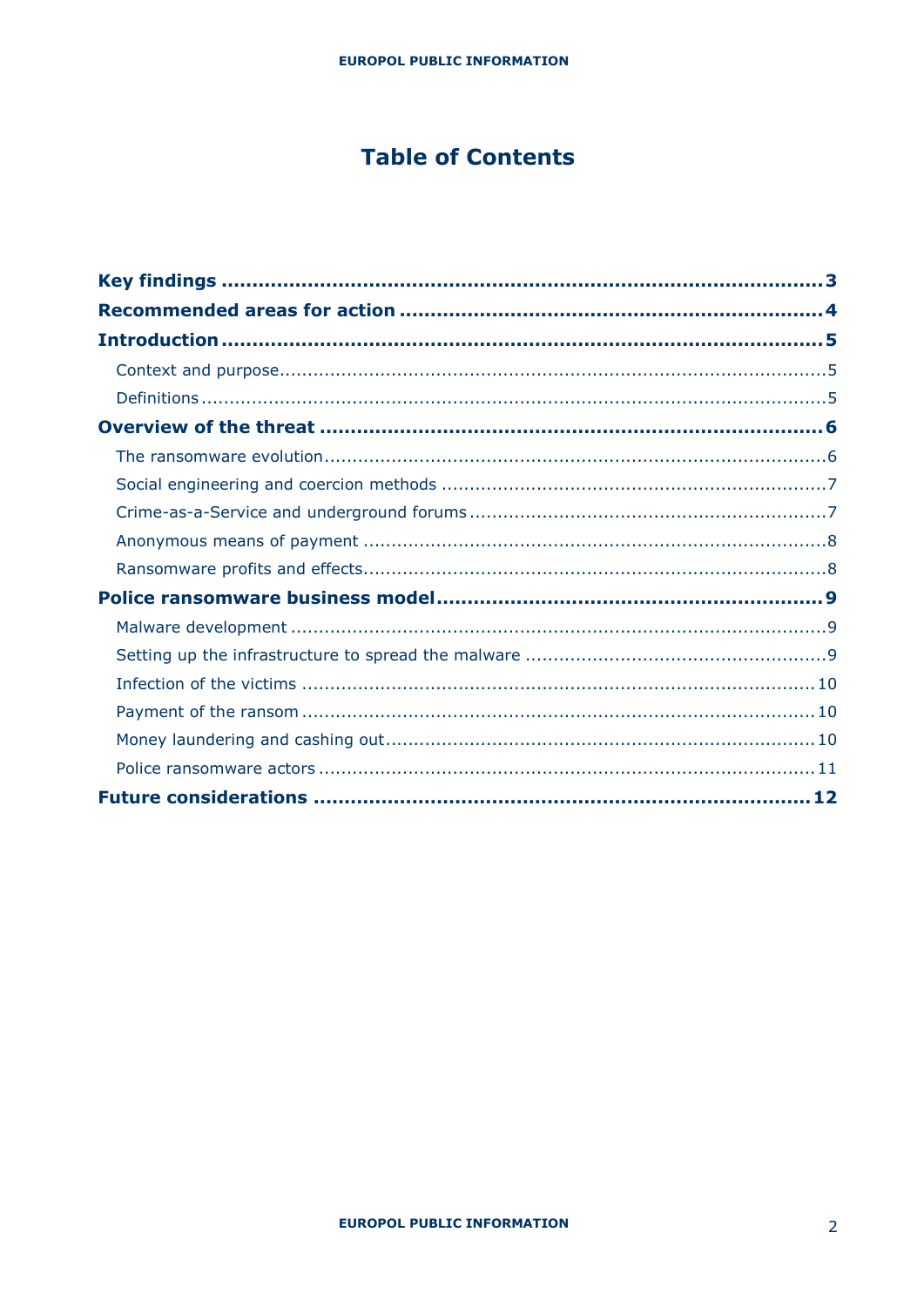## **Key findings**

- There has been an exponential growth in police ransomware attacks in the EU and worldwide over the last two years. Ransomware is a fast method for criminals to generate significant profits.
- New forms of encryption ransomware are far more threatening as files and documents vital to individuals and businesses are at risk of being lost permanently. Small- and medium-sized enterprises and public services might become preferred targets for ransomware offenders.
- The use of online prepaid solutions and virtual currencies have been major developments in the evolution of ransomware fraud and drive the exponential proliferation of this criminal activity. They provide anonymity of cash in the online environment and are key elements of money laundering schemes.
- The sustained growth of the Crime-as-a-Service model has fuelled the development of ransomware cases. Ransomware attacks can be easily deployed by criminals and are no longer restricted to the technically savvy.
- Underground forums are initial meeting and networking points for cybercriminals and serve as key enablers for their ransomware operations. Underground forums provide spaces for cybercriminals to form organisations and structures and support the professionalisation of the criminal trade.
- Offenders are increasingly investing in protecting their infrastructures and communications integrity, commonly using bullet-proof hosting and strong encryption, which reduces the scope for law enforcement actions.
- Ransomware criminals rely on the services of specialised money launderers. These use different techniques to cash out illicit profits, combining both virtual and traditional systems, using various online gambling platforms as well as electronic payment intermediaries and virtual currencies.
- The public is largely unaware of the threat of ransomware, which contributes to the success of this type of fraud.
- The distribution of ransomware actors and infrastructure over many legal jurisdictions complicates investigations and requires lengthy legal assistance processes.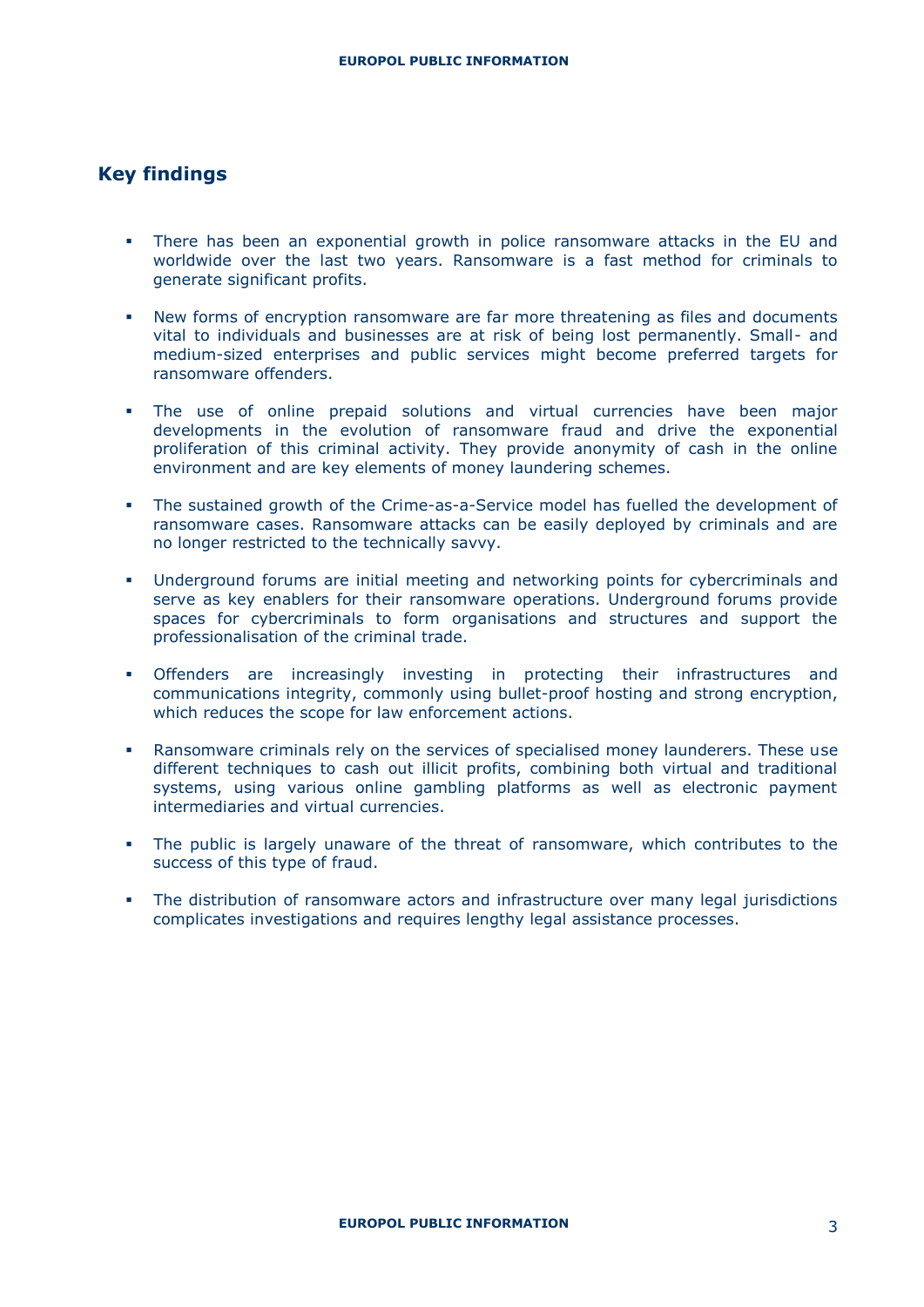## **Recommended areas for action**

- Reduce the number of potential victims of ransomware by increasing awareness of the phenomenon. It is important to reach a large audience, not only online, but also through traditional means of communication, as less technically-aware people are more likely to become victims.
- Reduce the likelihood of victims paying the ransom. In addition to making this an important part of the preventive and awareness communication, additional actions are possible with the support of private partners. Reducing the number of victims that pay ransoms will make the ransomware business model less profitable for criminals.
- Increase awareness about ransomware within local police forces and use them as a vector for distributing information on the phenomenon within the communities they serve. Victims are more likely to report to local police. It is important that the local police are aware of the problem and have clear guidelines on how to deal with it.
- Improve the overall picture on ransomware cases in the Member States (MS) and at EU and international level. Local police forces are crucial in collecting and reporting information about ransomware incidents/cases to a central authority.
- Conduct cross-border operations/investigations against criminals that deploy ransomware attacks.
- Improve international information exchange and operational coordination related to ransomware from the early stages of investigations. This will contribute to an enhanced picture at EU level and will enable better understanding of the links between cases and criminals.
- Improve cooperation with private partners at national and European levels for enhanced support and coordination during investigations.
- Reduce criminals' options to cash out and launder illegal profits at the end of the process.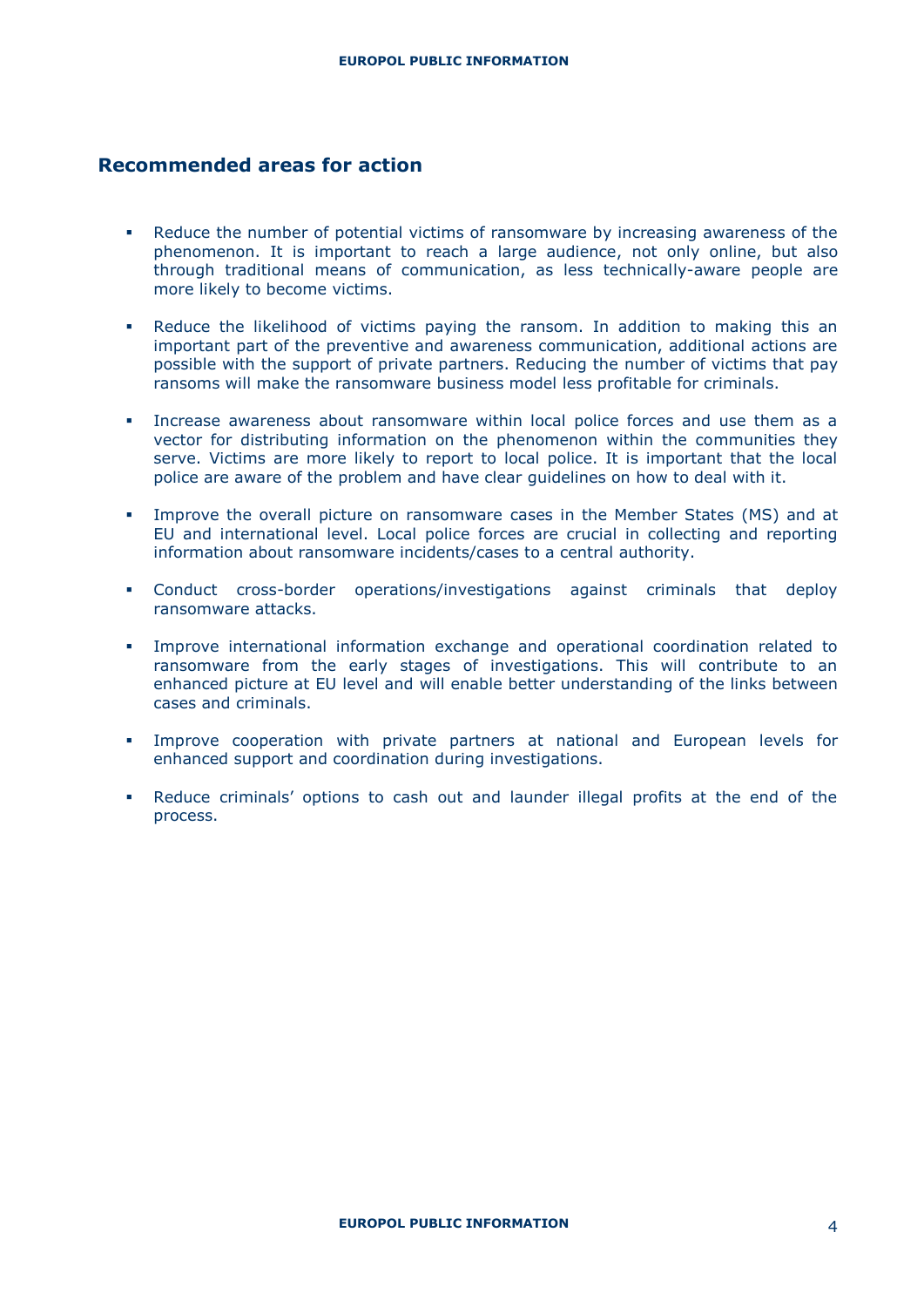## **Introduction**

#### *Context and purpose*

Over the past two years, European Union (EU) Member States (MS) have been confronted with a significant proliferation of police ransomware cases. Experts from both law enforcement and the private sector agree that prevention and raising awareness can only work in conjunction with investigations targeting the criminals behind the fraud. Furthermore, even if police ransomware in its current form might naturally fade out in the future, it is likely that an evolution of this modus operandi driven by the same or different perpetrators will take place. That is why it is important that measures against police ransomware and similar modi operandi are implemented in a coordinated, complementary and comprehensive manner.

This assessment is the result of a common initiative of the European Cybercrime Centre (EC3) and the Dutch National High Tech Crime Unit (NHTCU). Its aim is to increase awareness of ransomware by providing an EU perspective on the problem and to identify opportunities for intervention and coordination. The assessment encourages better coordination and cooperation between MS law enforcement agencies from the early stages of cybercrime investigations and acknowledges once more the importance of partnering with private industry.

This threat assessment relies on open source information, research papers on ransomware and semi-structured interviews with cybercrime investigators.

#### *Definitions*

Police ransomware is a type of online fraud used by perpetrators to extort money through the deployment of malicious software. The malware disables the functionality of the victims' computers and displays a message demanding the payment of an amount of money through a prepaid online payment system<sup>1</sup>, in order to regain access to the machine. The message is alleged to be law enforcement action against illegal online behaviour by the victim, such as illegal file-sharing, downloading or accessing online child abuse material, or visiting terrorist websites. The use of law enforcement symbols is meant to lend authority to the message and to coerce victims into making the payment.

Police ransomware is known under various names such as police trojan, police virus, police ransomware, winlocker ransomware. Currently, some of these names refer to variants of ransomware that do not include the abuse of law enforcement imagery in the locked screen.

Police ransomware is not a fundamentally new technique to extort money, but merely a reinterpretation of modi operandi that have been used before. The most important difference is the use of law enforcement insignia to reinforce the element of coercion. Ransomware can be roughly classified into two categories: winlocker ransomware which prevents the victims from accessing their computers, and encryption ransomware (crypto-ransomware) which encrypts files on the victim's machine. The police ransomware variants observed so far belong to the first category.

<sup>&</sup>lt;sup>1</sup> Also referred to as 'vouchers' in this document.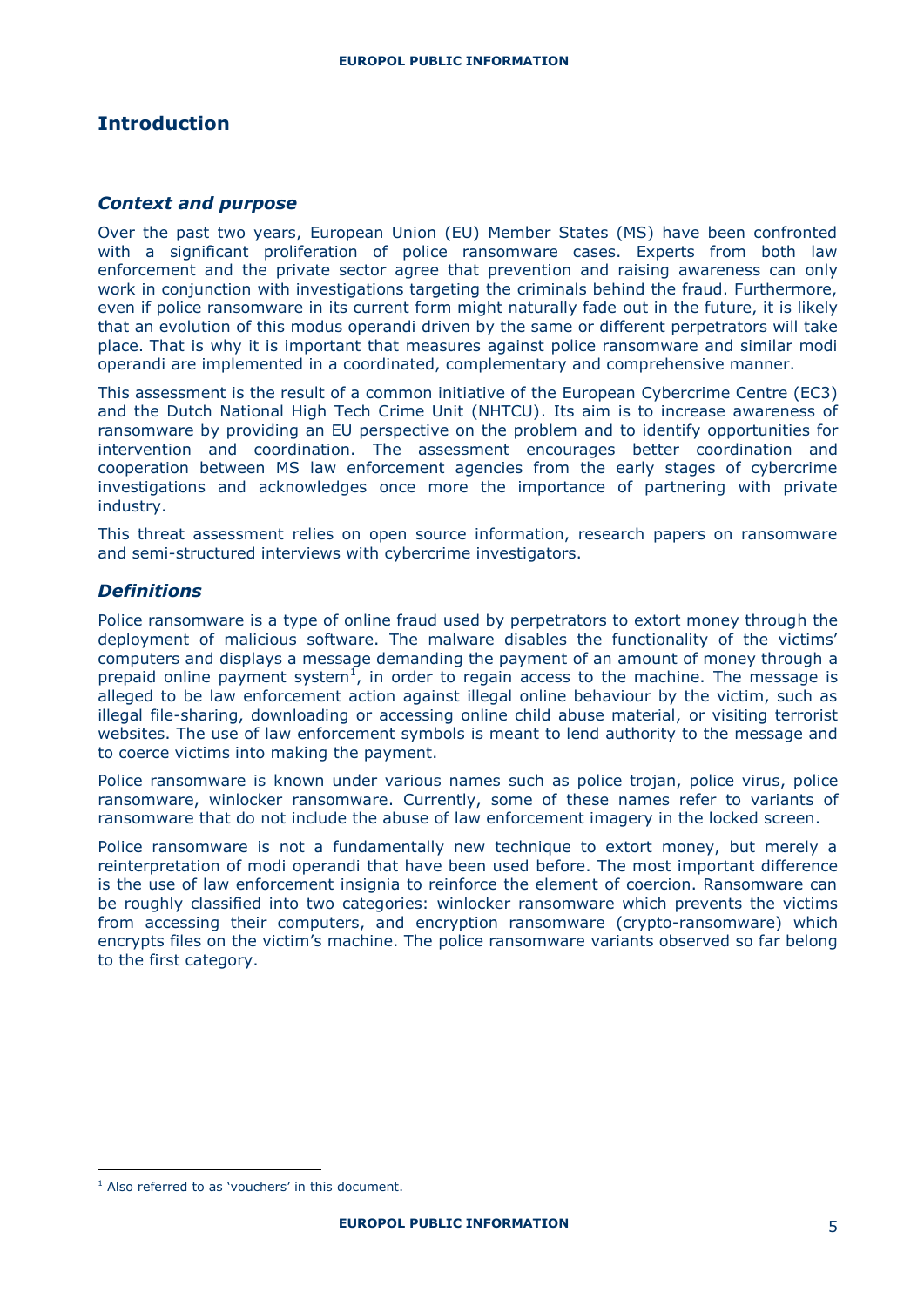## **Overview of the threat**

Research into specific ransomware campaigns has shown that ransomware quickly generates significant profits. There is no clear picture on the number of computers that have been infected by police ransomware in Europe or worldwide and the number of victims that have paid ransom is unknown. Nevertheless, data from industry and some MS law enforcement agencies indicate that potentially millions of computers have been infected and tens of thousands of victims have paid the ransom demand, making this a multimillion euros business.

The continuous evolution of the scam and specific modi operandi suggests that ransomware is still a popular tool in cybercriminals' portfolios. It is important to note the development and continuous improvement of the ransomware business model. The current threat potential from ransomware is high as a ransomware attack can easily result in permanently lost files on the compromised machines. Several elements make ransomware attacks lucrative and popular with cybercriminals:

- The existence of anonymous means of payment,
- Multitude of services and expertise available within underground forums/markets,
- **Lack of awareness among potential victims.**

#### *The ransomware evolution*

Malware attacks for a ransom became common in the Russian Federation between 2005 and 2006, in the form of encrypting files and demanding payment for the decryption key. A variant of a locked screen was identified in 2009. The next scam used pornographic images in the locked screen to shame victims into payment. This has proven a lucrative method, repeatedly used by criminals. The victims were required to send SMSs or call premium-rate numbers<sup>2</sup>.

Ransomware is often compared to fake antivirus malware in the way it operates. The fake antivirus software provides false security alerts to convince the users to purchase a full version of 'antivirus software' to remediate the non-existent problems. This type of fraud appeared several years ago and has occurred less frequently since late 2011, while police ransomware cases have seen a steep increase over the same period of time<sup>3</sup>. Research suggests that authors of fake antivirus software are behind some of the police ransomware campaigns<sup>4</sup>.

In the beginning of 2011, police ransomware began to spread in Europe. This was the first time ransomware made use of prepaid online payment systems, which provided very limited possibilities for law enforcement to trace the money. This type of fraud is currently employed all over the world, including US, Canada, Latin American and Asian countries.

More recently, criminals are adopting advanced variants of ransomware that encrypt the victim's files using various encryption algorithms. The wiping of all the files on an infected computer has appeared as a new threat related to the locked screen modus operandi. While the amount of ransom money demanded has increased, paying the asked sum does not guarantee that the victims would get their files decrypted.

Current crypto-ransomware variants have significantly evolved from past malware versions which were easily removable by antivirus software. The latest file encryptors take advantage of multi-stage enterprise-grade encryption and public key algorithms using unique encryption keys for each victim. This makes them essentially uncrackable without the private key known only to the ransomware author.

<sup>2</sup> Symantec, Ransomware: A Growing Menace, 2012

<sup>&</sup>lt;sup>3</sup> Sophos, Ransomware: Next-Generation Fake Antivirus, February 2013

<sup>4</sup> Trend Micro, Police Ransomware Update, 2012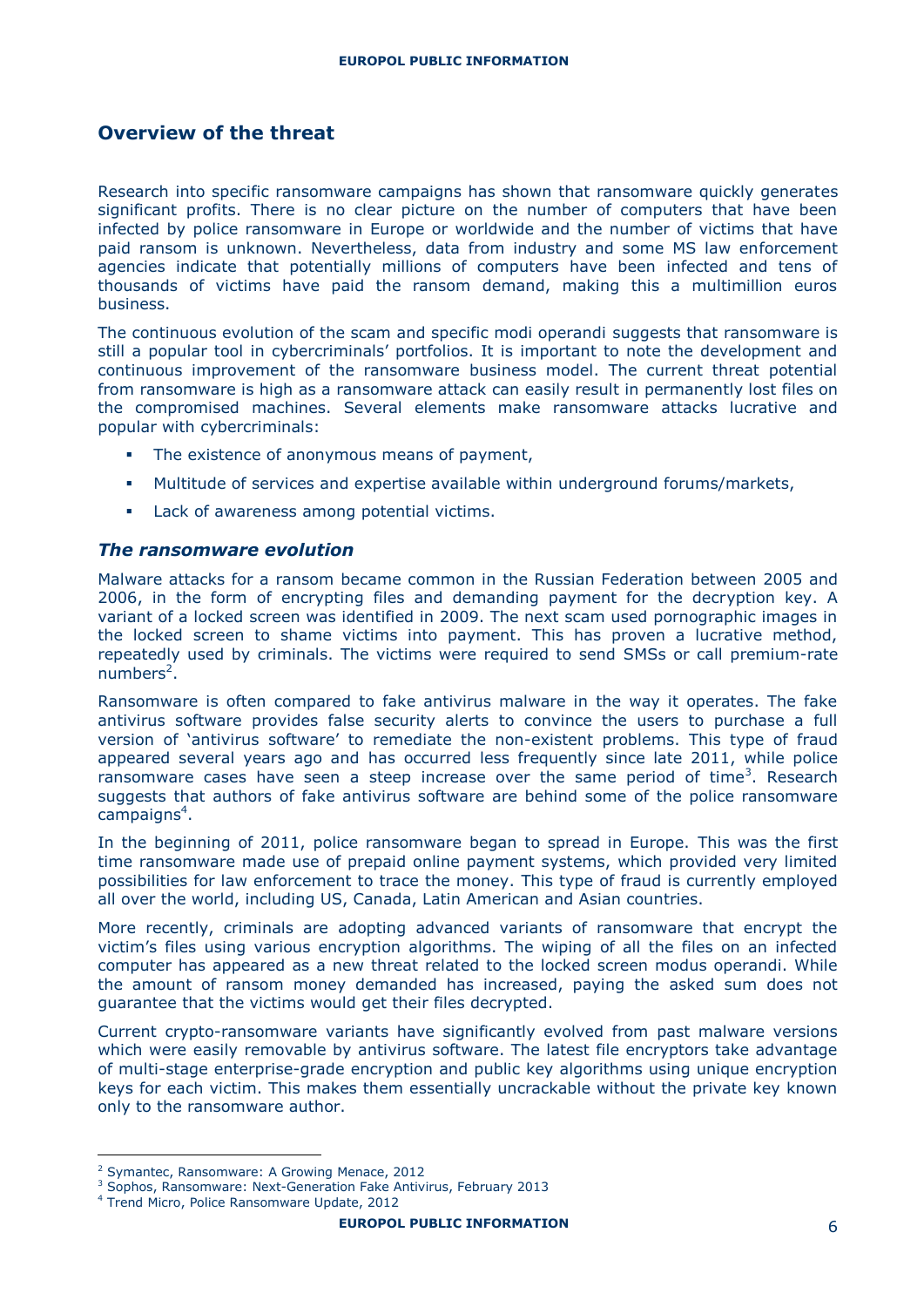#### *Social engineering and coercion methods*

Social engineering is an important tool used by ransomware fraudsters to increase their rate of success. Police ransomware variants have constantly improved the quality of the logos and images used or their language quality. Over time, variants have also become more specific, adopting for instance corporate identities of local police. Spam distribution of ransomware was occasionally tied to trending current events. The 'Cryptolocker', an example of emerging encryption ransomware, is delivered by malicious emails with false subjects related to payrolls, package tracking, as well as bank correspondence.

Currently, every country in Europe probably has its own variants of police ransomware. Variants abusing the image of international organisations such as Europol/EC3 and Interpol are used to target a broader pool of victims. Some recent adjustments include police ransomware that is able to speak to victims in their native languages or those that use royal household insignias in addition to law enforcement ones. Improved features also include a countdown timer, in an attempt to increase the likelihood of payment under panic and pressure<sup>5</sup>.

Some variants of police ransomware refer to websites recently visited by the victims as the source of alleged illegal downloads. The malware scans the victim's browser history and identifies matching websites likely to be associated with illegal content from a predefined list. Some variants also include the use of pornographic images on locked screens or they turn on computer webcams and publish the image in a pop-up window to reinforce the message that they are being observed. The latter can be an important coercion method if the attack occurs while the victim is surfing pornographic websites.

#### *Crime-as-a-Service and underground forums*

The emergence of the Crime-as-a-Service phenomenon has contributed to the growth of ransomware cases and the number of offenders. It has also made this type of crime more accessible to criminals who lack technical skills. Underground forums are initial meeting points, allowing communication and networking for cybercriminals and serve as key enablers for their ransomware operations. Underground forums provide spaces for cybercriminals to form organisations and structures and support the professionalisation of the criminal trade. These forums make available a variety of resources necessary to deploy successful ransomware campaigns, including the malware, the infrastructure for distribution and money laundering services.

Source-code for police ransomware and ready to use packages are available for sale within underground markets. Readily available ransomware kits are also offered for a share of the profits instead of for a fixed amount.

The range of services relating to infrastructure on offer is extensive and includes bullet-proof hosting, virtual private network (VPN) and proxy services, exploit kits and access to botnets. Servers are amongst the most sought after commodities in the underground marketplaces. Server prices depend on their processing power, internet access speed and level of security. Bullet-proof hosting services are the most expensive<sup>6</sup>.

Pay-per-install or traffic redirects to compromised websites are also available for a price in the underground forums. Additional services include language translation or encryption.

Money laundering and cashing out services are offered by specialised networks, which usually work for more than one cybercrime group. Forged or stolen IDs are commonly traded within the underground markets. Using these IDs, criminals open various types of accounts used in money laundering schemes or register domains which are part of their criminal infrastructure. Compromised credit cards for cashing out the money can also be obtained from underground websites.

<sup>5</sup> [http://www.symantec.com/connect/blogs/ransomware-extorting-money-panic-and-pressure,](http://www.symantec.com/connect/blogs/ransomware-extorting-money-panic-and-pressure) consulted 07 October 2013.

<sup>6</sup> Trend Micro, Russian Underground 101, 2012.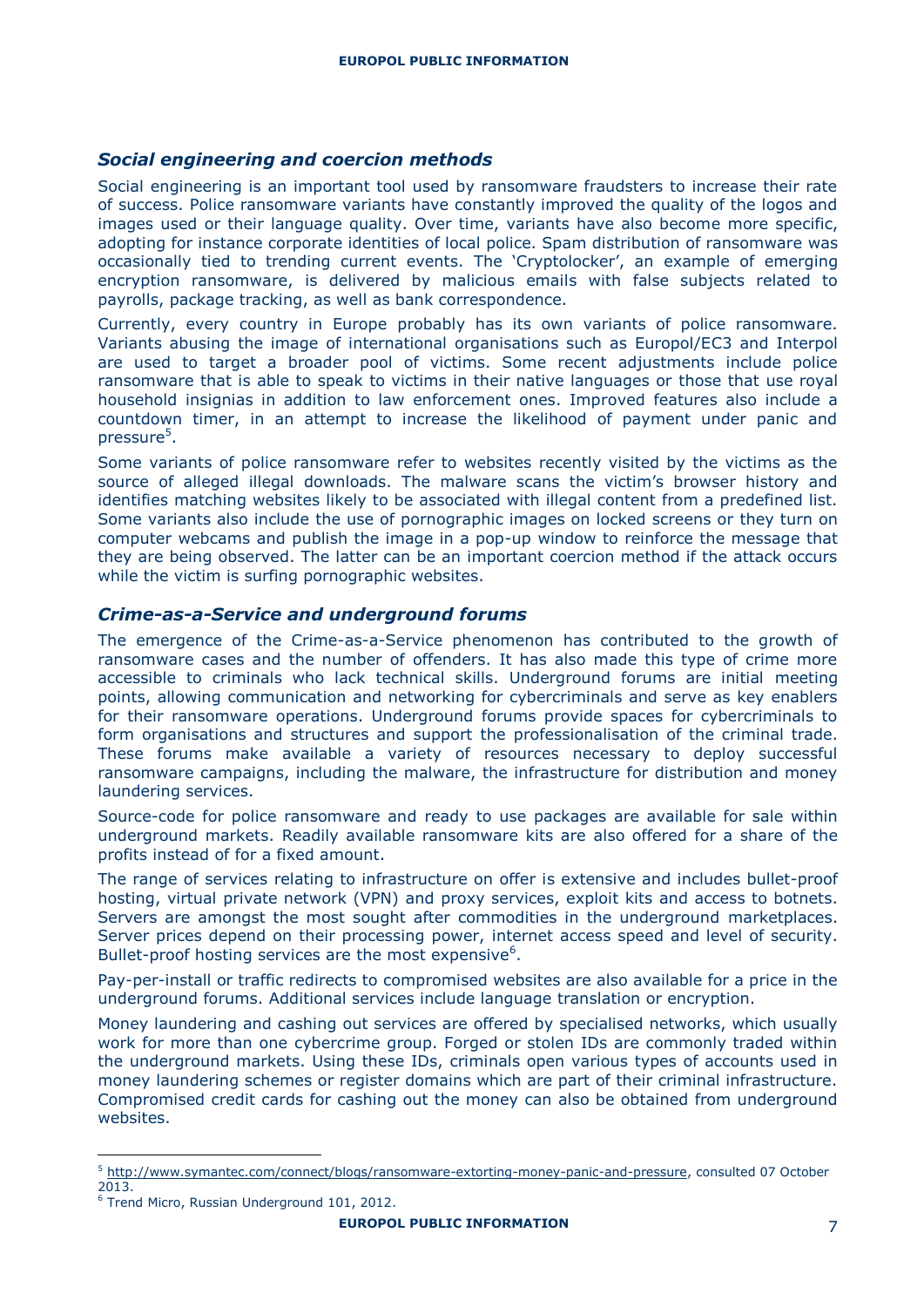#### *Anonymous means of payment*

Ransomware offenders benefit from the existence of a variety of almost untraceable online means of payments, especially if they are combined. Prepaid payment solutions are widely used for legally purchasing goods and services online. They are also the preferred method for demanding ransoms because they offer the anonymity of cash in the virtual environment, from the initial moment when money is introduced into the illegal scheme. These prepaid vouchers can be easily purchased from a multitude of retail outlets. The use of online prepaid solutions is a major improvement to the ransomware model and one of the drivers of its exponential growth<sup>7</sup>.

Virtual currencies are the preferred payment method for services in underground marketplaces and key elements in money laundering schemes. They are invented currencies<sup>8</sup> and enable anonymous transfers of conventional money. Issuers such as Liberty Reserve, Perfect Money and WebMoney are not tied to any banking authority and in most cases cannot identify the owners of the respective currency, as they rarely verify user identities when opening accounts. Prior to its take-down by US authorities, Liberty Reserve was one of the world's most widely used digital currencies believed to have supported the laundering of USD 6 billion (EUR 4.4 billion) in criminal proceeds<sup>9</sup>.

Recent crypto-ransomware versions offer payment in Bitcoins as an alternative to prepaid voucher codes. Bitcoin is a decentralised peer-to-peer virtual currency, considered the most successful implementation of the crypto-currency concept and almost a synonym for virtual currency<sup>10</sup>. Its growth in usage combined with its perceived anonymity has made it attractive for criminal use.

#### *Ransomware profits and effects*

The exact number of victims that get infected and pay the ransom is difficult to assess. However, some estimates of the profits made by police ransomware offenders indicate that this type of cyber-fraud is very lucrative. Generally, it is presumed that approximately 3 percent of infected victims pay the ransom $^{11}$ .

One operation against a complex network spreading police ransomware provided an insight into how lucrative this business model is. It was estimated that the criminals involved in this specific campaign affected tens of thousands of computers worldwide, generating profits in excess of EUR 1 million per year. Another example provided by a private researcher shows that in just two days, 25 000 computers were infected and more than 800 people in 11 EU countries paid out over EUR 70 000. Considering the exchange rates for vouchers in the underground economy, the criminals cashed in around EUR 40 000 $^{12}$ .

The emergence of new forms of encryption ransomware is a significant evolution in terms of impact. Situations where victims permanently lose files and documents may become common. Such outcomes have the potential to create serious operational problems for smalland medium-sized enterprises or public services, which may lack sufficient resources to adequately protect themselves or are simply less concerned about online security.

<sup>&</sup>lt;sup>7</sup> McAfee, Threat Report: First Quarter 2013.

<sup>8</sup> European Central Bank, Virtual Currency Schemes, October 2012.

<sup>&</sup>lt;sup>9</sup> Liberty Reserve was taken down by US Authorities in May 2013.

<sup>&</sup>lt;sup>10</sup> McAfee, Digital Laundry, An analysis of online currencies, and their use in cybercrime, October 2013.

<sup>&</sup>lt;sup>11</sup> Symantec, Ransomware: A Growing Menace, 2012.

<sup>12</sup> <http://krebsonsecurity.com/2012/08/inside-a-reveton-ransomware-operation/>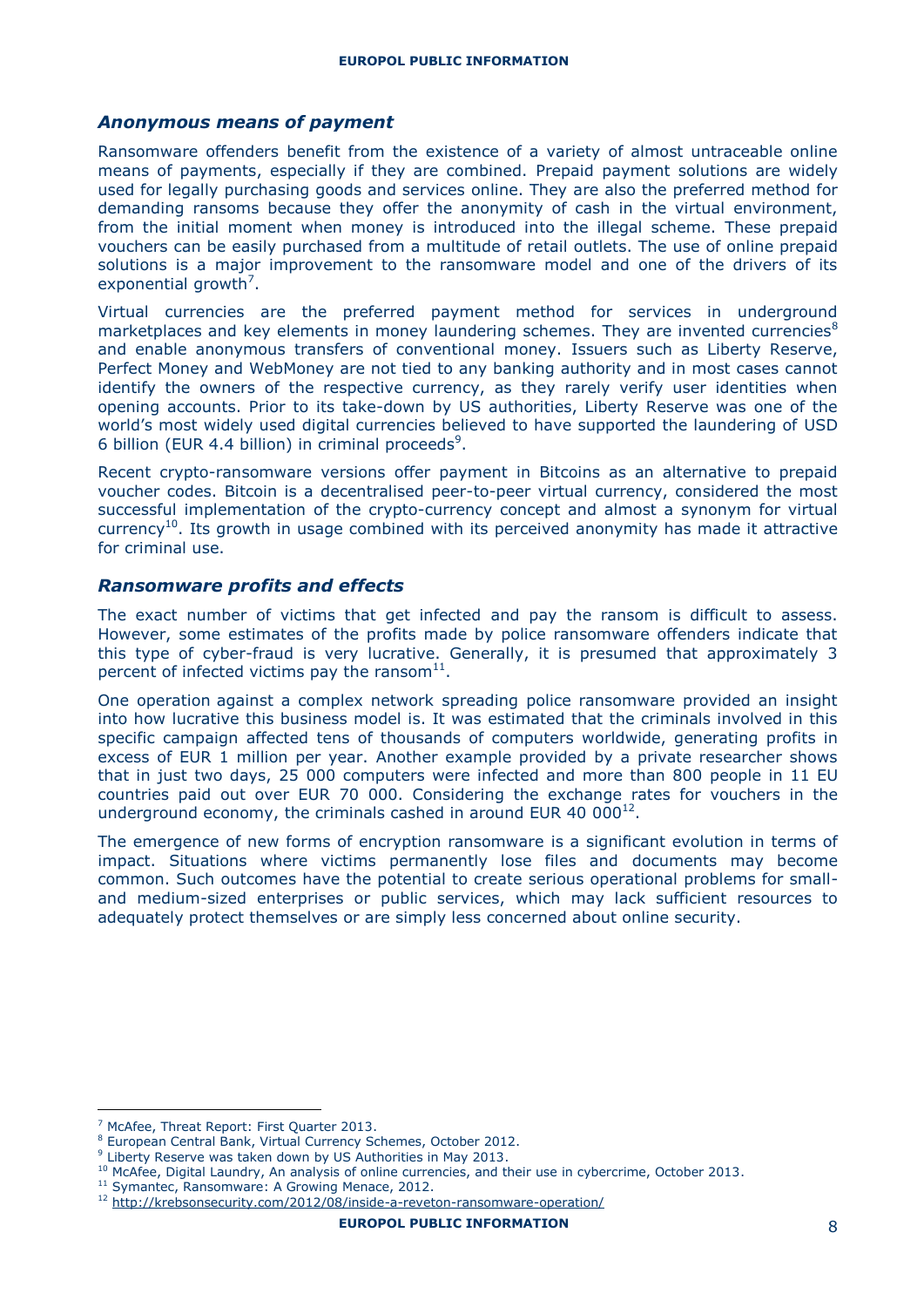## **Police ransomware business model**

The police ransomware business model includes the various phases in the deployment of successful attacks and the actors involved in each phase. The separation between phases supports a barrier model approach to tackling the ransomware phenomenon, with tailored activities for all partners involved in terms of preventive and investigative measures. he police ransomware business model includes the various phases in the deploym



#### *Malware development*

initial code for the ransomware, two addition make malware lucrative. First, the malware must be permanently updated and reconfigured • **Bullet proof hosts** • **Sellers and renters** rate at which command and control servers are changed, reconfiguration is frequently Besides writing the initial code for the ransomware, two additional activities are required to • **Hackers**  • **Webhosts**  • **Exchangers** • **Crypters** to keep up with patches and updates made by antivirus and software companies. Given the required.

customisation is done either before or after it is sold or rented out on underground online **FIGURERS INTERFALLER IS SECURE 2018 COMPANIES AND SECURE 2018** Second, the malware must be customised to fit the needs of different users. The

## • **Private companies?!?** • **National authorities** *Setting up the infrastructure to spread the malware*

Ransomware offenders need to build a supporting infrastructure to deploy their attacks. The various components can typically be rented or bought from underground marketplaces. Offenders need servers to host the malware and exploit kits, command and control centres, images for the locked screen, the scripts that identify the victim's country of origin, and drop zones for the voucher codes. The criminals set up a number of alternative command and control servers and server paths as redirects, in case any become unavailable.

Additionally, they need domains to host the malware and the websites redirecting to the malware. The domain names are usually registered in batches or lookalike series which allow them to be easily replaced in case of any disruptions.

Offenders invest effort and money into increasing the complexity of their infrastructure, aiming to leave as few traces as possible that might lead to their identification. Bullet-proof hosting is a key enabler for ransomware and is in high demand in the underground markets and forums. Criminals also use proxies via servers scattered internationally, double VPN, fast  $flux^{13}$  or instant messaging with strong encryption.

Offenders need exploits, often part of exploit kits, to deliver their attacks. Ransomware may arrive as part of another malware's payload, or may be delivered via an exploit kit, which exploits vulnerabilities on the affected computer to silently install and execute the malware $^{14}$ . The Blackhole exploit kit was often used to deploy ransomware and fake antivirus malware $^{15}$ . Additional examples include Cool, Sweet Orange and Styx exploit kits.

Compromised computers are commonly used to host malware or exploit kits, as drop zones, to set accounts for checking balances or to cash out voucher codes. Nevertheless, botnets are rarely used to upload ransomware, and in most cases only if the criminals want to get rid of some of the bots. Ransomware is a highly visible crime and in most cases victims thoroughly check and clean their machine following infection.

15 Symantec, 2013 Internet Security Threat Report.

 $13$  Fast flux is a technique used to hide sources of malware behind an ever-changing network of compromised hosts acting as proxies; numerous IP addresses associated with a domain name which are constantly swapped at high frequency.

[http://www.f-secure.com/en/web/labs\\_global/removal/removing-ransomware,](http://www.f-secure.com/en/web/labs_global/removal/removing-ransomware) consulted on 1 August 2013.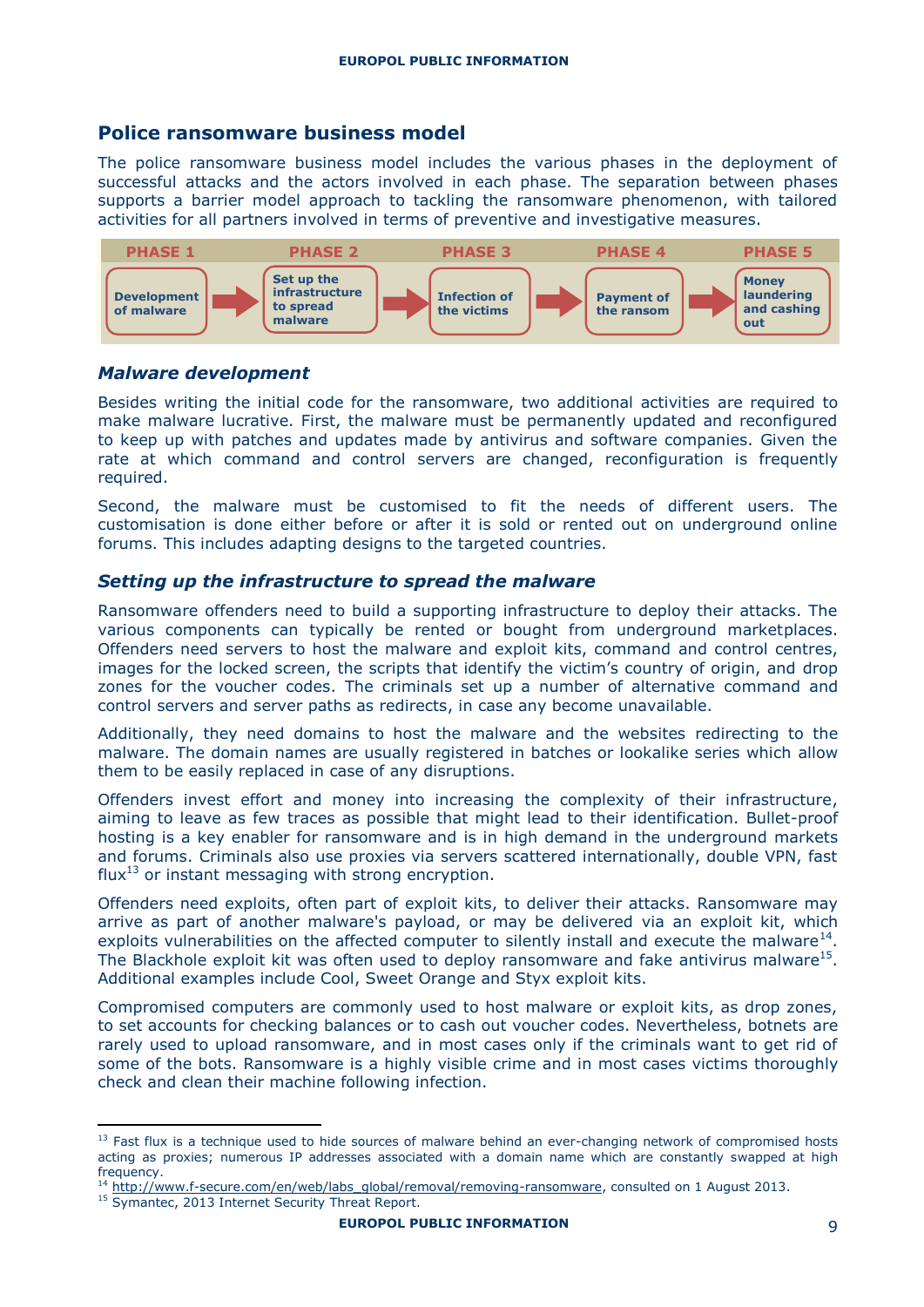Once the supporting infrastructure is in place, offenders use hacked or malicious websites to redirect victims to the exploit kits and the sources of infection. Although hacking into legitimate websites is a difficult process and requires high-level technical skills, there are examples of hacked websites redirecting to a server that uploads ransomware, including popular online electronic shops and news websites. Often, traffic redirection to the sources of malware is purchased from specialised 'traffers' who get paid according to the number of redirects. A common method to get to the victims involves using malicious advertisements as a proxy.

#### *Infection of the victims*

There are different ways to infect the victim's computer with malware, but the most common one is referred to as drive-by downloads. The victim simply visits a compromised website<sup>16</sup> or is exposed to malicious adverts. Websites hosting pornographic material have been identified as the most common sources of infection. Malicious software is automatically installed on victims' computers without their knowledge. In most cases the attack is triggered at a later stage, so the victims remain unaware of the source of infection.

Other methods used to spread this type of malware include spam emails containing infected attachments or links to malicious websites, the downloading of content such as movies, music or software (illegal/pirated) from file sharing websites. Further possibilities for distributing compromised files/links include video sharing websites, instant messaging applications and social networking websites. Software vulnerabilities on the targeted computer are a prerequisite for ransomware to install. Outdated browser plugins such as Java, Flash or Adobe Reader are commonly exploited for ransomware infections.

The attack is customised with the right law enforcement imagery and message according to the geographic location of the user's IP address. A server contains all the images and the script that identify the victims' countries of origin. The overarching images of organisations such as Interpol or Europol are used when it is not possible to identify the victim's location.

#### *Payment of the ransom*

Once the computer is locked, the victims are required to pay an amount of money, usually between EUR 50 and EUR 150, or the equivalent in national currency, to regain access to the machine. For this purpose, ransomware offenders have chosen prepaid online payment solutions that obfuscate the money trail for law enforcement and are user friendly for the victims. In Europe, they abuse the services provided by Ukash and Paysafecard<sup>17</sup>. Newer versions of ransomware provide payment in bitcoins as an alternative option.

Victims need to purchase a voucher containing a multi-digit code and insert the code in the pop-up window. The vouchers can be easily purchased from a multitude of retail outlets including shops, petrol/gas stations, ATMs, kiosks or online. The perpetrators are careful to include a list of locations and known resellers of vouchers in each country in the locked screens.

After the payment, the codes are directed by the malware to a drop server under the control of the offenders. In most cases, the computers are not unlocked. Many of the ransomware variants do not even contain the code to uninstall themselves $^{18}$ .

#### *Money laundering and cashing out*

Ransomware offenders need to turn the voucher codes into cash. Even for a small-level operation, the offenders would collect a significant number of codes, which are difficult to cash out without raising suspicions. For this reason, they use illegal cash out services and specialised money launderers. These services generally cost up to 50% of the nominal value of the vouchers.

<sup>&</sup>lt;sup>16</sup> Includes legitimate websites, hacked by ransomware offenders or malicious websites created with the intention of distributing malware.

In the US versions, MoneyPak codes are an alternative payment method.

<sup>18</sup> Symantec, Ransomware: A Growing Menace, 2012.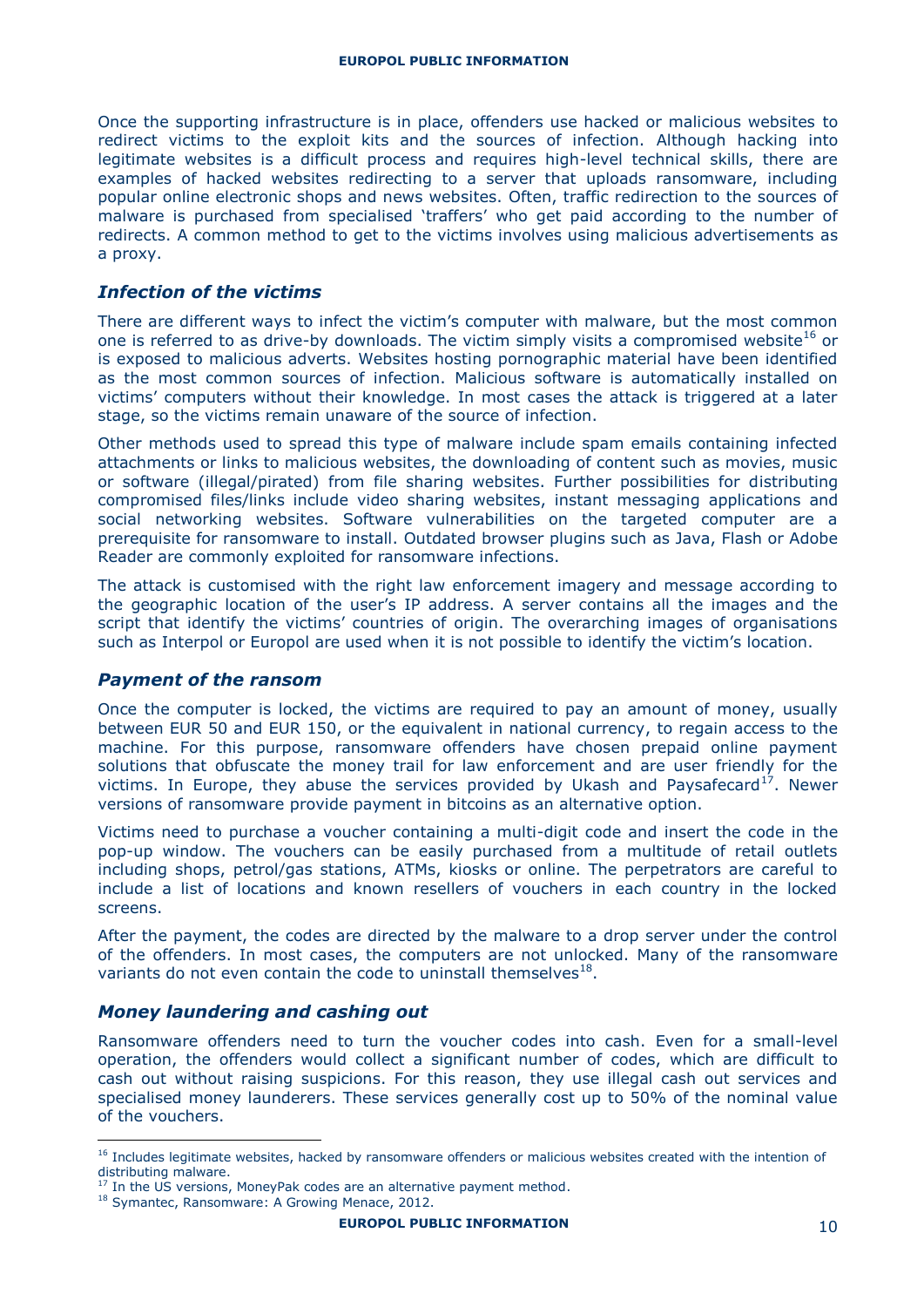The money launderers use several techniques for cashing out, combining both virtual and traditional systems, using various online gambling platforms, electronic payment intermediaries and virtual currencies. One method is to load the value of the voucher codes on compromised credit and prepaid debit cards. Then money mules withdraw the funds from ATMs and wire the proceeds back to the cashing service or the ransomware offenders, minus their commission. In one operation, a money laundering cell was able to launder EUR 10 000 daily using various electronic payment systems and virtual currencies.

The money launderers rely on a network of money mules, usually spread in many countries. One money mule may have dozens of accounts which he uses in the laundering schemes. When a proof of identity is required they commonly use forged, counterfeited or fraudulently obtained IDs. The multitude of accounts includes anonymous digital currency wallets, accounts on gambling platforms, money exchangers and electronic money intermediaries.

A common method appears to be selling the vouchers at a reduced rate in exchange for alternative electronic money<sup>19</sup>. There are illegal voucher exchange sites that buy them from the cybercriminals paying up to 50% of the nominal value and reselling them to regular users at discounted prices<sup>20</sup>.

A preferred way to cash out the value of codes is via online gambling platforms. Voucher codes are often traced back to internet gambling sites where they are paid into accounts of accomplices or money mules. Money launderers use dozens of websites, mostly online betting and casinos, to redeem the voucher codes. The large number of such platforms and different jurisdictions of incorporation complicates investigations and requires lengthy legal assistance processes, despite the companies' willingness to cooperate.

#### *Police ransomware actors*

The organised crime groups initiating ransomware attacks operate within an extensive network of developers, resellers and users of malware and malicious infrastructures. Groups are formed based on services offered and reputation is an important factor when they decide with whom to engage for specific tasks. Although underground forums make it easy to do business with various criminals, some of the investigated groups seemed to have formed a stable group for a longer period. Close members also interact with each other offline; meeting in real life strengthens the ties between these criminals.

As part of their business model, ransomware offenders misuse the legal services provided by various companies, such as providers of prepaid online payment solutions, advertisement companies, internet service providers, online shops, gambling platforms and money transfer companies. Unintentionally and unwillingly, these legal businesses become facilitators of the criminal process. The legal service providers are potential partners for law enforcement agencies, both for preventive and investigative measures, as they are willing to engage to reduce the possibilities of offenders misusing their services.

Victims who pay the ransoms make this business lucrative for criminals. Some of the reasons why they choose to pay include fear, lack of knowledge about online threats or being ashamed to report the crime, as many of the victims had been in contact with pornographic websites. In some cases, the victims may be aware of the fraud but they want to regain control of their machines as soon as possible.

<sup>&</sup>lt;sup>19</sup> Symantec, Ransomware: A Growing Menace, 2012.

<sup>&</sup>lt;sup>20</sup> Trend Micro, Police Ransomware Update, 2012.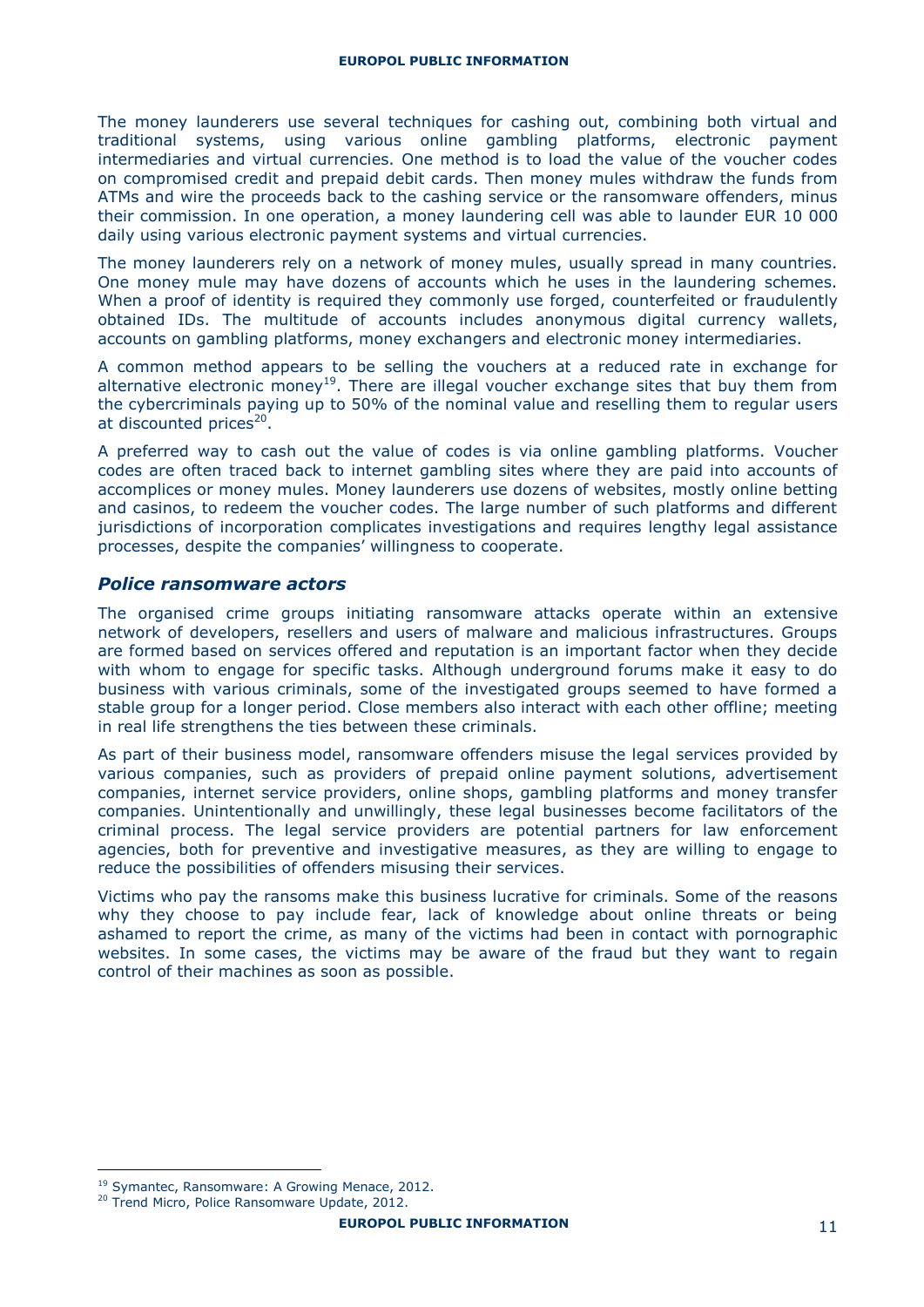## **Future considerations**

Police ransomware and ransomware in general are fast methods for criminals to make money. The number of police ransomware cases will most likely go down in the near future, as more people will become familiar with this type of online fraud and will no longer pay the ransom. Once the police-branded frauds are not profitable anymore, cybercriminals will look into new ransomware opportunities.

The emergence of the crypto-ransomware is one indicator of the future threat. This type of malware encrypts the data and the attacker is the only one who has the key to unlock the data. Decryption is impossible without having access to the private key. Crypto-ransomware will cause far bigger problems for the victims; it is more sophisticated in its construction, asks for more money and is very aggressive.

Ransomware offenders are likely to change and adapt their attack methods and increasingly use their social engineering skills. It is expected they will charge higher ransoms, become more aggressive in their demands and add features to ransomware variants, for instance the capability to steal financial credentials.

The criminals will take additional steps to expand their pool of victims by addressing new markets, targeting different operating systems and devices. Windows operating system has been the most popular target for police ransomware, but a movement to other platforms such as Linux, iOS, Android and Windows Mobile is likely to take place.

Malware for mobile devices has seen significant developments in 2013 and the threats are increasingly sophisticated. Ransomware for mobile devices is part of the emerging threat. The first pieces of ransomware have already hit the Android platform, disguised as anti-malware programs. There are concerns about mobile ransomware ready-to-use kits making their way into the underground markets.

Small and medium businesses are becoming targets of ransomware. This has the potential to create serious business operational problems for those companies which may lack resources to adequately protect themselves or are less concerned about online security. The effects include permanently lost data and reputational damage.

A worrying trend with some ransomware variants is the displaying of child abuse images or even actually downloading child abuse material onto the victim's computer. This increases the shame and fear of the victims and might make them more willing to pay. This might also make it more difficult for victims to report this form of crime to the police.

The modi operandi used by cyber criminals will adapt to the strategies of the anti-virus software industry and law enforcement. Increased complexity of infrastructure and malware can be expected. Victims' computers or devices will be infected with multiple instances of malware and exploited in different ways.

More sophisticated money laundering modi operandi will be used in relation to new variants of ransomware. Virtual currencies will probably continue to have a central role. However, the abuse of prepaid online payment systems will persist because they are convenient and anonymous methods to pay ransoms. The underground economy of voucher exchanges will continue to be an important facilitator.